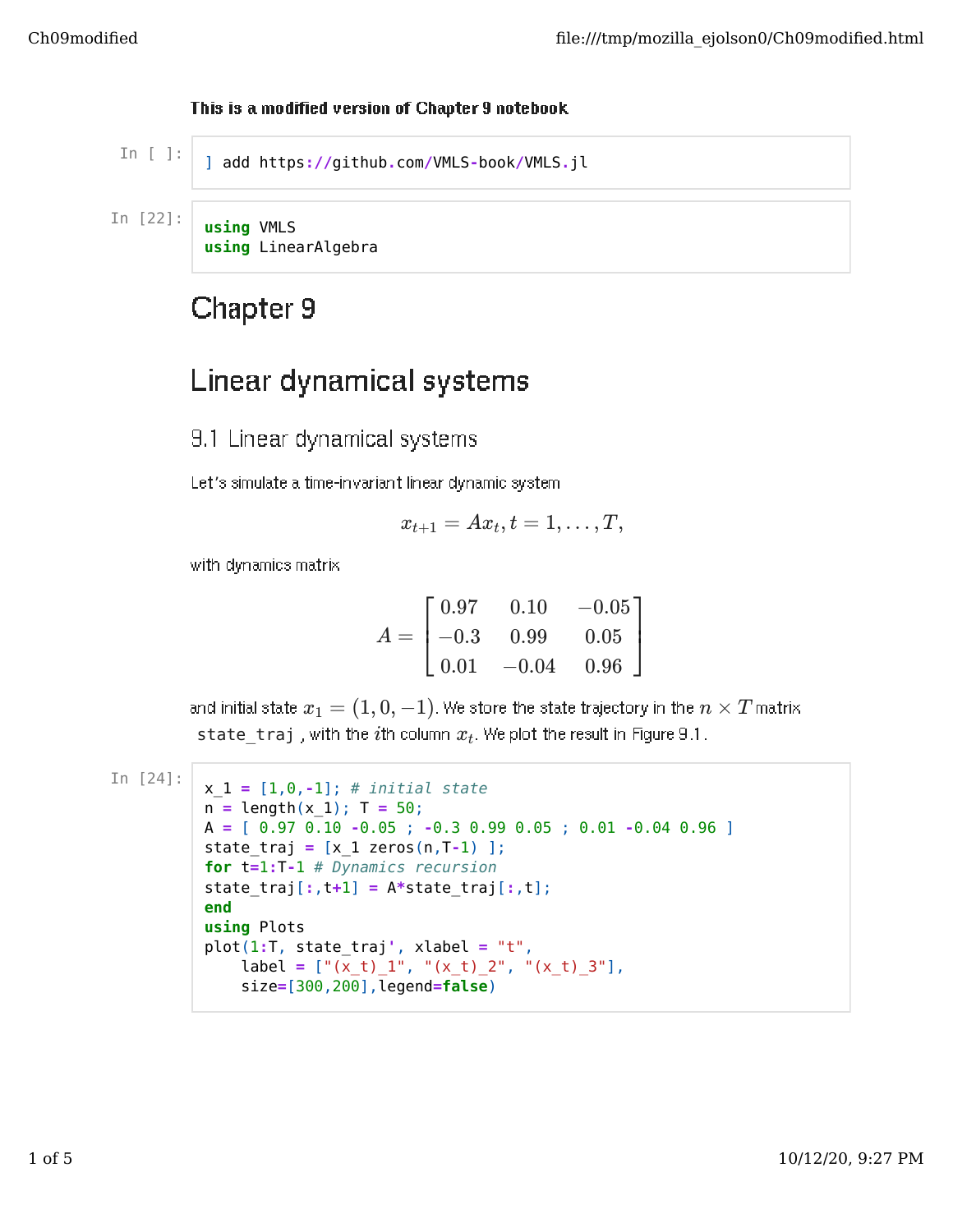

Figure 9.1 Linear dynamical system simulation.

## 9.2 Population dynamics

We can create a population dynamics matrix with just one simple line of Julia. The following code predicts the 2020 population distribution in the US using the data of Section 9.2 of VMLS, which are available through the VMLS function population\_data . The result is shown in Figure 9.2.

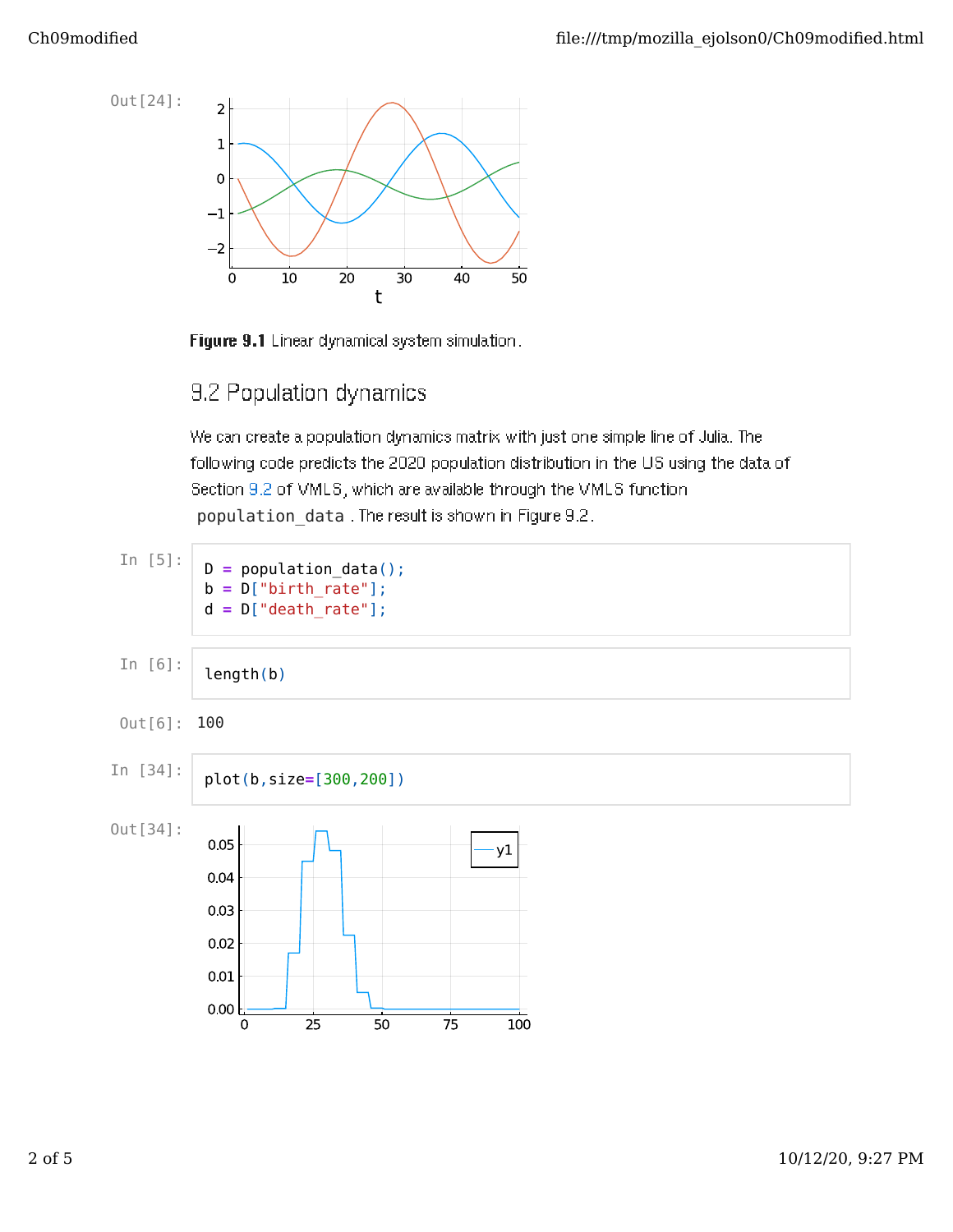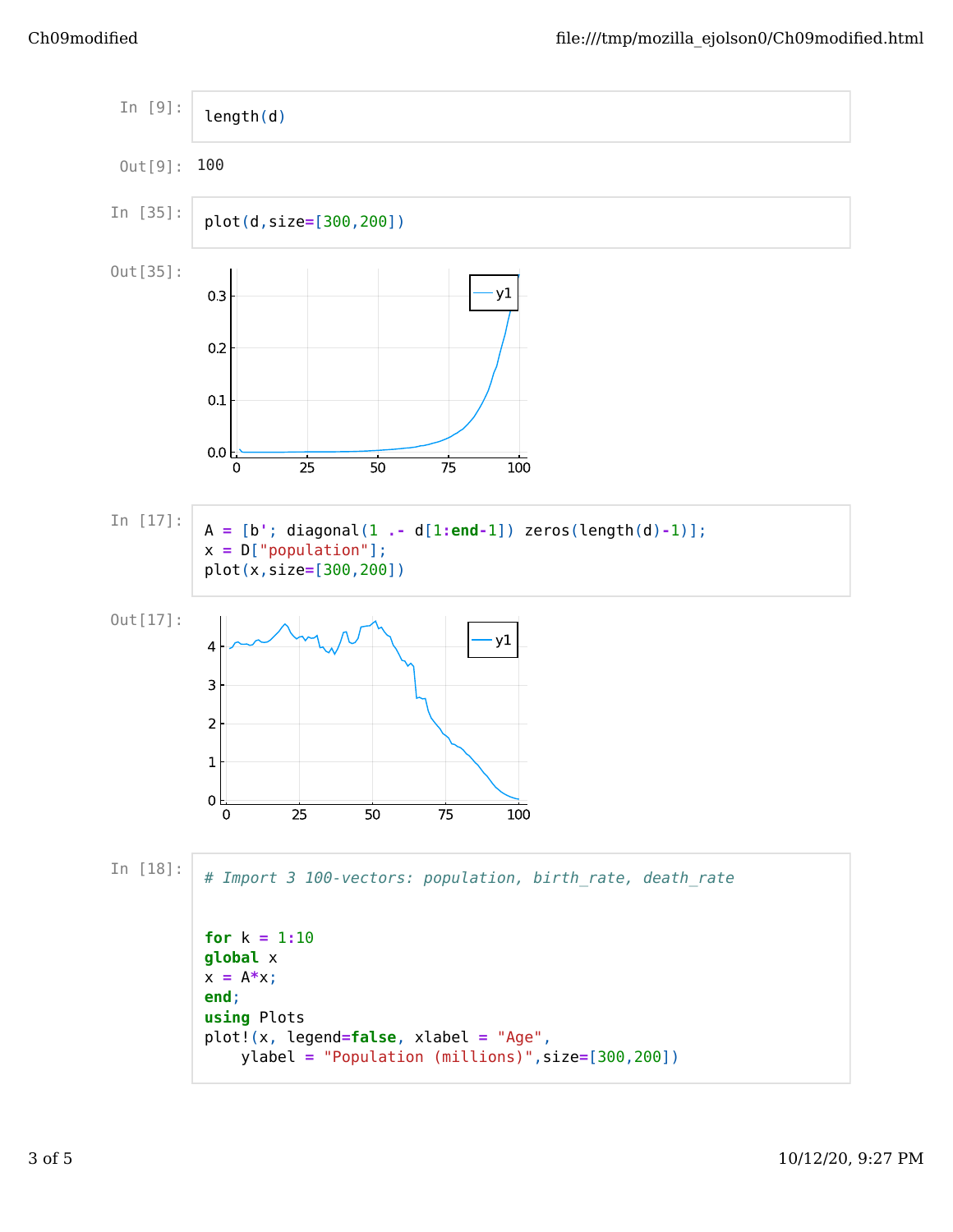

Figure 9.2 Predicted age distribution in the US in 2020.

Note the keyword global in the for-loop. Without this statement, the scope of the variable x created by the assignment  $x = A^*x$  would be local to the for-loop, i.e., this variable does not exist outside the loop and is different from the x outside the loop.

9.3 Epidemic dynamics Let's implement the simulation of the epidemic dynamics from VMLS §9.3. The plot is in figure 9.3.



Figure 9.3 Simulation of epidemic dynamics.

9.4 Motion of a mass Let's simulate the discretized model of the motion of a mass in